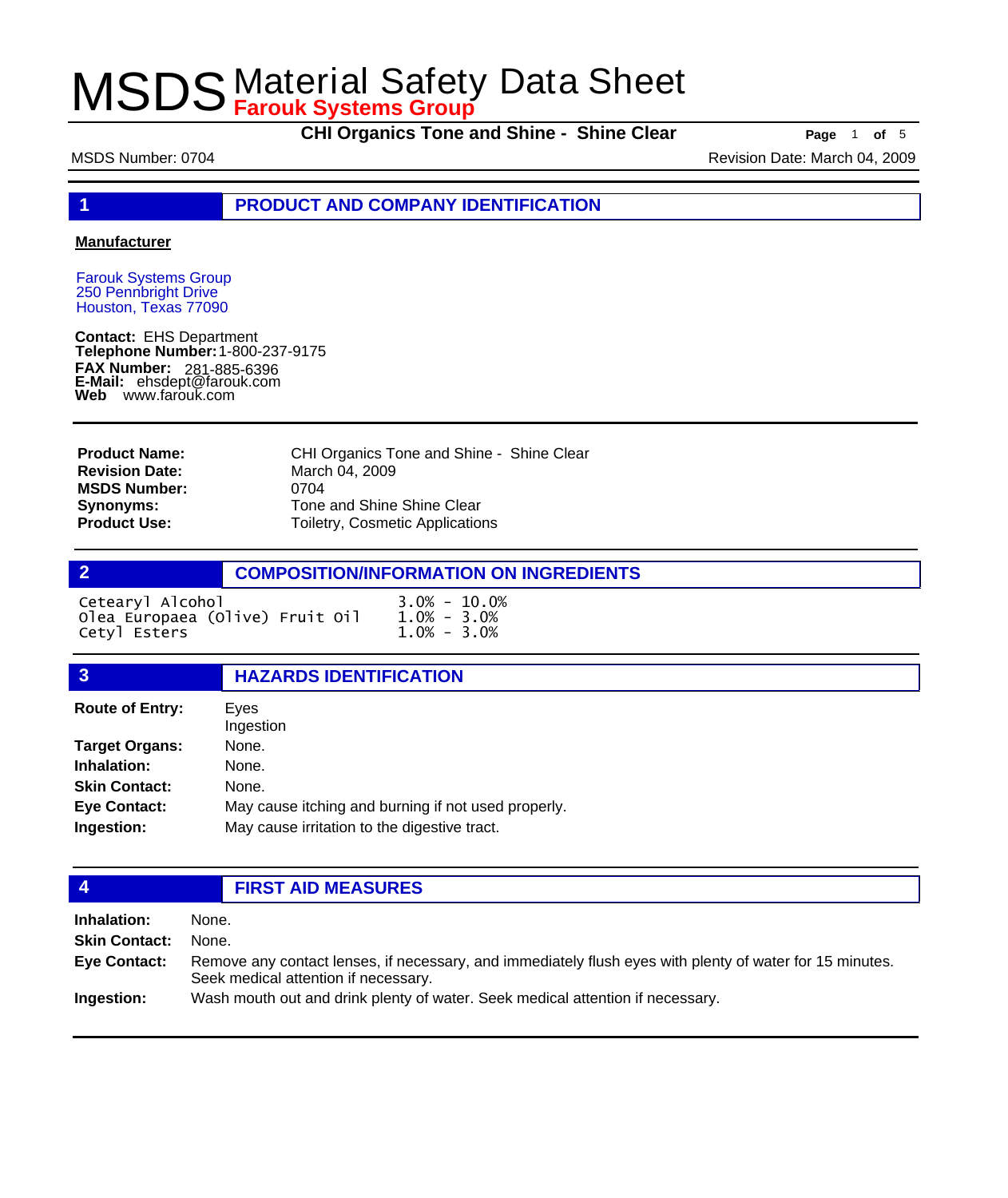**CHI Organics Tone and Shine - Shine Clear Page** 2 of 5

MSDS Number: 0704 **Revision Date: March 04, 2009** Revision Date: March 04, 2009

**5 FIRE FIGHTING MEASURES**

FLASHPOINT AND METHOD: Not applicable FLAMMABLE LIQUIDS: None. AUTO IGNITION TEMP: None. FLAMMABLE CLASS: None. BURNING RATE OF SOLID:

Not available

GENERAL HAZARDS: Evacuate personnel downwind of fire to avoid inhalation of fumes and smoke. EXTINGUISHING METHODS: Chemical type foam, CO2(Carbon Dioxide), Dry Chemical, Water Fog

HAZARDOUS COMBUSTION PRODUCTS: None.

FIRE FIGHTING PROCEDURES: This product is not flammable.However, hazardous decomposition and combustion products may be formed in a fire situation. Cool exposed containers with water spray to prevent overheating.

FIRE FIGHTING EQUIPMENT: Respiratory and eye protection are required for fire fighting personnel. Full protective equipment (Bunker Gear) and self contained breathing apparatus (SCBA) should be used for all indoor fires and significant outdoor fires. For small outdoor fires, which may be easily extinguished with a portable fire extinguisher, use of a SCBA may not be needed.

### **6 ACCIDENTAL RELEASE MEASURES**

SMALL SPILL: When a spill occurs, use absorbent material on the substance. Dispose of the material according to all local, state and federal regulations. Always use an absorbent material when cleaning up a spill.

ENVIRONMENTAL PRECAUTIONS: Avoid run-off or release into sewers, stormdrains and waterways.

GENERAL PRECAUTIONS: Remove containers away from flammable materials.

#### *HANDLING AND STORAGE* Use appropriate personal protective equipment as specified in Section 8. Handle in a manner consistent with good household/personal techniques and practices. **Handling Precautions:** Keep containers/bottles securely sealed when not in use. Store in cool/dry conditions that do not exceed room temperature. Try to store product in temperatures between 40°F to 90° F. **Storage Requirements:**

#### **8 EXPOSURE CONTROLS/PERSONAL PROTECTION**

| <b>Engineering Controls:</b>      | These recommendations provide general guideance for handling this product safely. Because<br>specific use conditions may vary, safety procedures should be developed for each specific<br>application of this product. When developing procedures, always consider potential waste,<br>disposal and personal safety issues. |
|-----------------------------------|-----------------------------------------------------------------------------------------------------------------------------------------------------------------------------------------------------------------------------------------------------------------------------------------------------------------------------|
| <b>Protective Equipment:</b>      | EYES AND FACE: For reasonable foreseeable uses of this product, eye and face protection<br>is not required.<br>SKIN: For reasonable foreseeable uses of this product, skin protection is not required.<br>RESPIRATORY: For reasonable foreseeable uses of this product, respiratory protection is not<br>required.          |
| <b>Exposure Guidelines/Other:</b> | EXPOSURE GUIDELINES: Overexposure is unlikely. Since all parameters cannot be foreseen, the use of engineering controls to reduce<br>exposure may be necessary.                                                                                                                                                             |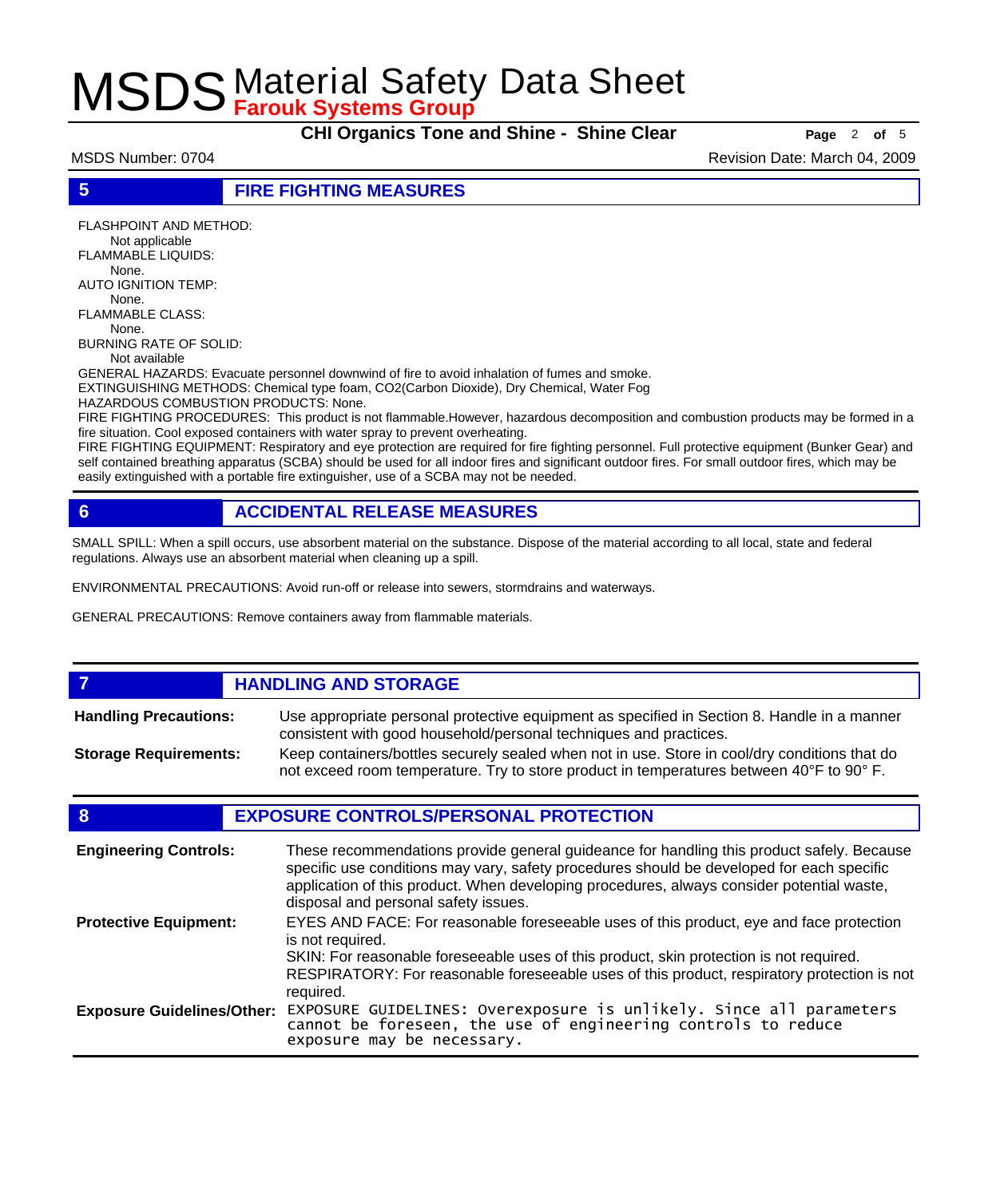**CHI Organics Tone and Shine - Shine Clear Page** 3 of 5

MSDS Number: 0704 **Revision Date: March 04, 2009** Revision Date: March 04, 2009

#### **9 PHYSICAL AND CHEMICAL PROPERTIES**

**Appearance:** Pale yellow cream **Physical State:** Creme **Odor:** Lemongrass fragrance **pH:** 3.0 - 4.0 **Vapor Pressure:** N/A **Vapor Density:** N/A

**Boiling Point:** N/A **Freezing/Melting Pt.:** Not available **Solubility:** Dispersable in water **Spec Grav./Density:** N/A

**Viscosity:** 2400 - 4000 cps

### **10 STABILITY AND REACTIVITY Stability:** YES **Conditions to avoid:** Extreme temperatures. Materials to avoid (incompatability): Keep away from strong oxidizing material. **Hazardous Decomposition products:** None known. Hazardous Polymerization: Will Not Occur.

#### **11 TOXICOLOGICAL INFORMATION**

ACUTE:

DERMAL LD50: Not available. ORAL LD50: Not available. INHALATION LC50: Not available. EYE EFFECTS: This product may cause irritation to eyes if not used under normal conditions. TARGET ORGANS: NONE. SENSITIZATIONS: Not available. CARCINOGENICITY: IARC: Listed by IARC - No. NTP: Listed by NTP - No. OSHA: Listed by OSHA - No.

MUTAGENICITY: Not available. REPRODUCTIVE EFFECTS: None. TERATOGENIC EFFECTS: Not available.

#### **12 ECOLOGICAL INFORMATION**

ENVIRONMENTAL DATA: Not available. ECOTOXICOLOGICAL INFO: Not available. DISTRIBUTION: Not available. CHEMICAL FATE INFO: Not available.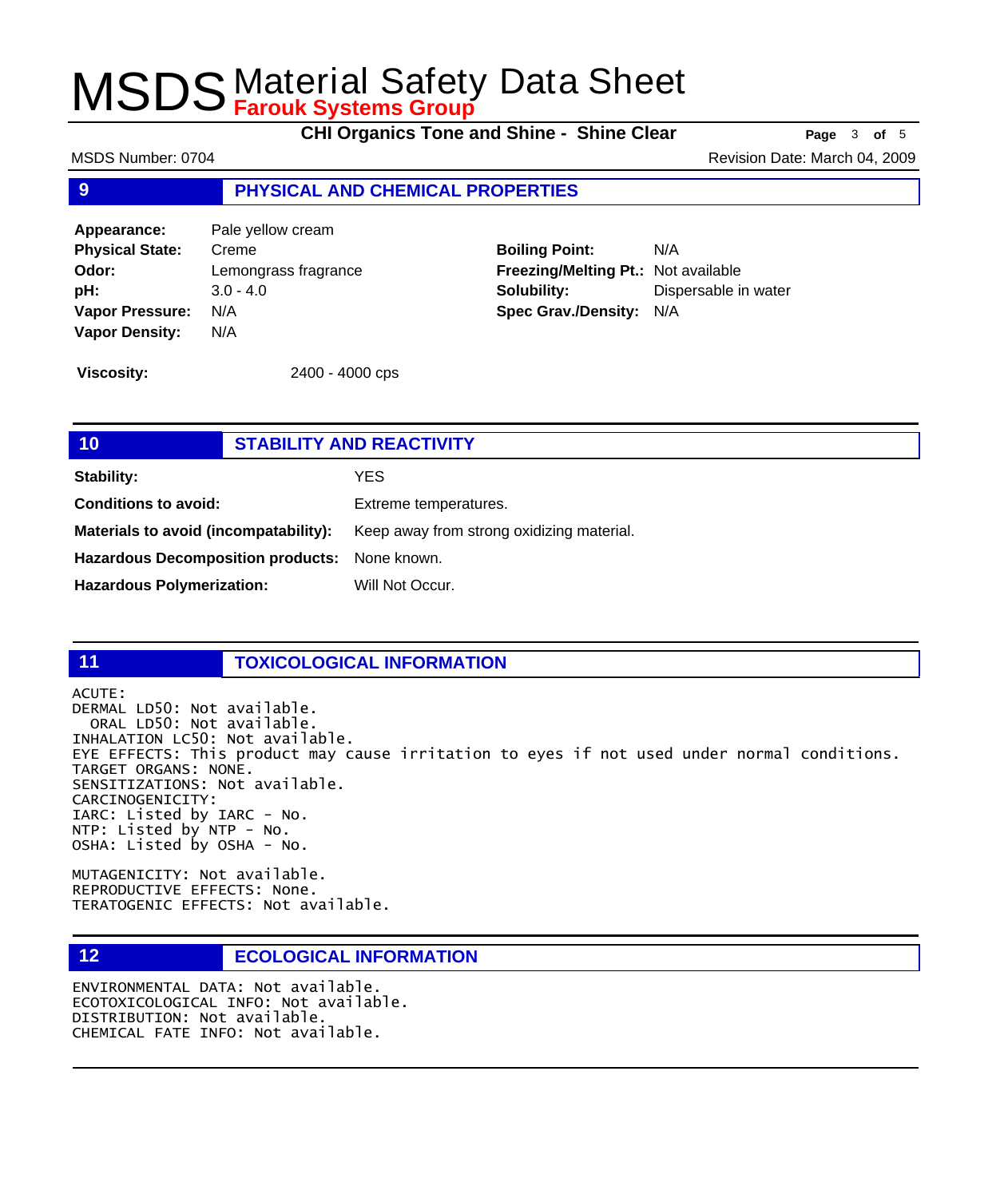**CHI Organics Tone and Shine - Shine Clear Page** 4 of 5

MSDS Number: 0704 **Revision Date: March 04, 2009** Revision Date: March 04, 2009

#### **13 DISPOSAL CONSIDERATIONS**

US EPA Waste Number and Descriptions:

DISPOSAL METHOD: Controlled release of diluted product into a biological wastewater treatment plant. COMPONENT WASTE NUMBER: No EPA Waste Numbers are applicable for this product's components. DISPOSAL INSTRUCTIONS: Dispose of waste material according to local, state and federal rules and regulations.

**14 TRANSPORT INFORMATION**

This product is not regulated as a hazardous material by the United States (DOT) or Canadian (TDG) transportation regulations.

DOT CLASSIFICATION: Shipping Name: CHI Organics Tone and Shine - Shine Clear. Class: None. Non-regulated, non-hazardous

IMDG CLASSIFICATION: Shipping Name: CHI Organics Tone and Shine - Shine Clear. Class: None. Non-regulated, non-hazardous

IATA CLASSIFICATION: Shipping Name: CHI Organics Tone and Shine - Shine Clear. Class: None. Non-regulated, non-hazardouss

1-800-424-9300 1-703-527-3887 CHEMTREC

Outside the United States

### **15 REGULATORY INFORMATION**

UNITED STATES: SARA TITLE III (Superfund Amendments and Reauthorization Act) 311/312 HAZARD CATEGORIES Fire: No. Pressure Generating: No. Reactivity: No. Acute: No. 313 REPORTABLE INGREDIENTS: Not applicable. TITLE III NOTES: None. CERCLA(Comprehensive Response, Compensation, and Liability Act) CERCLA RQ: None. TSCA(Toxic Substance Release Act) TSCA REGULATORY: All ingredients are listed in the TSCA Inventory. CANADA: WHMIS(WORKER HAZARDOUS MATERIAL INFORMATION SYSTEM) This product is WHMIS controlled. CANADIAN INGREDIENT DISCLOSURE LIST: Propylene Glycol and Hexylene Glycol. CANADIAN ENVIRONMENTAL PROTECTION ACT: All intentional ingredients are listed on the DSL(Domestic Substance List). EUROPEAN COMMUNITY: EU REGULATORY: All intentional ingredients are listed on the European's EINECS Inventory. STATE REGULATIONS: Not available. LOCAL REGULATIONS: Not available.